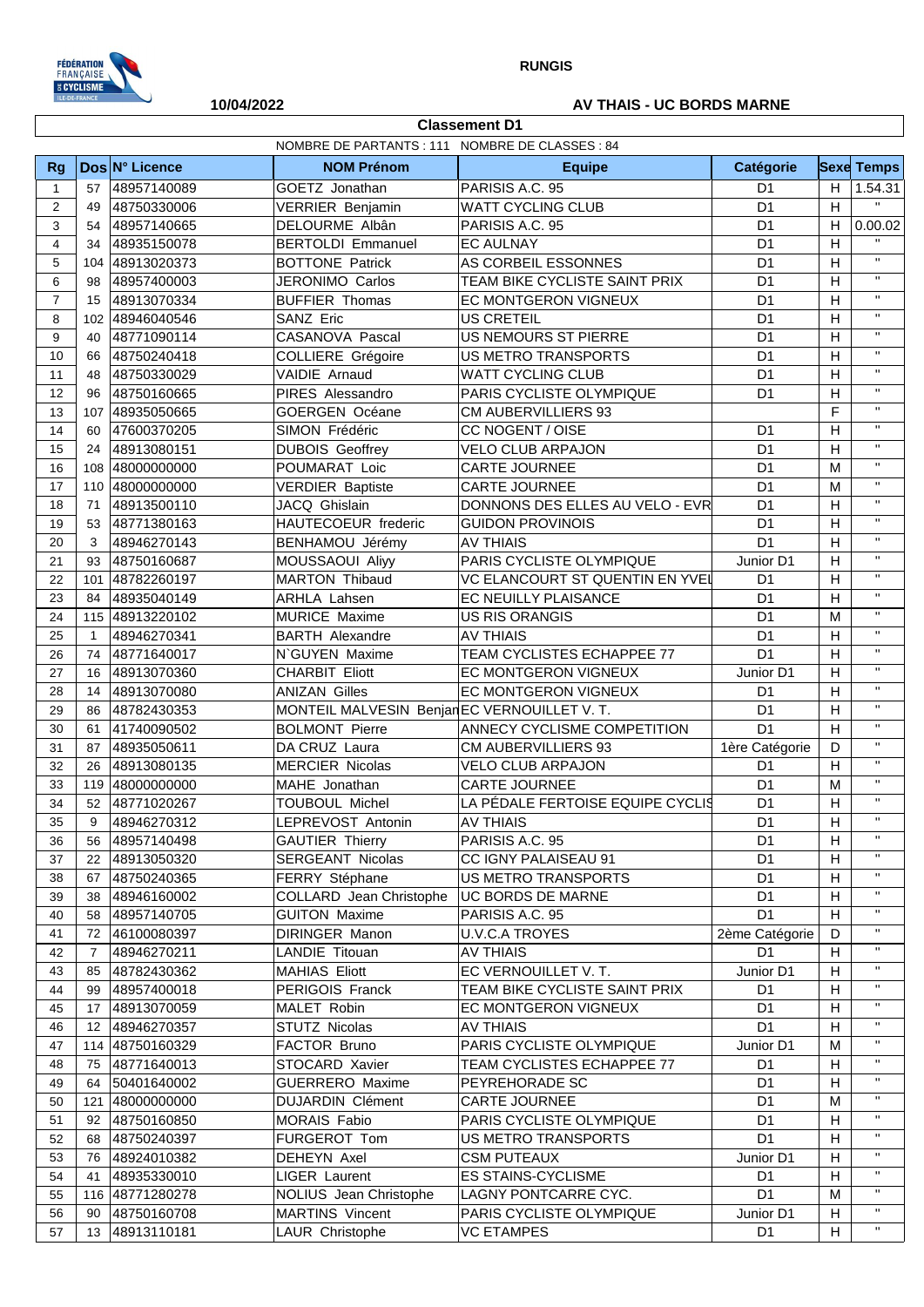| 58 | 77  | 48924010364 | <b>GENIN Thomas</b>        | <b>CSM PUTEAUX</b>                | Junior D1      | H | $\mathbf{H}$ |
|----|-----|-------------|----------------------------|-----------------------------------|----------------|---|--------------|
| 59 | 73  | 48771640012 | <b>MISSON Eric</b>         | <b>TEAM CYCLISTES ECHAPPEE 77</b> | D <sub>1</sub> | H | $\mathbf{H}$ |
| 60 | 65  | 50401640185 | <b>GUERRERO Norbert</b>    | PEYREHORADE SC                    | D <sub>1</sub> | H | $\mathbf{H}$ |
| 61 | 43  | 48935160100 | <b>DEMANDRILLE Mathieu</b> | <b>ES GERVAIS LILAS</b>           | D <sub>1</sub> | H | $\mathbf{H}$ |
| 62 | 51  | 48782120188 | OLIVIER Alexandre          | TEAM CHATOU CYCLISME              | D <sub>1</sub> | H | $\mathbf{H}$ |
| 63 | 42  | 48771630005 | <b>MARION Sébastien</b>    | TEAM ALLCYCLES VAL D'EUROPE       | D <sub>1</sub> | H | $\mathbf{H}$ |
| 64 | 78  | 48924010081 | VILLEMIN Pierre Michaël    | <b>CSM PUTEAUX</b>                | D <sub>1</sub> | H | $\mathbf{H}$ |
| 65 | 10  | 48946270165 | <b>LEYDIER Quentin</b>     | <b>AV THIAIS</b>                  | D <sub>1</sub> | H | $\mathbf{H}$ |
| 66 | 18  | 48782250014 | <b>AUVRAY Ghislain</b>     | CO BOIS D'ARCY                    | D <sub>1</sub> | H | $\mathbf{H}$ |
| 67 | 19  | 48782250070 | CHARLEUX Thomas            | CO BOIS D'ARCY                    | D <sub>1</sub> | H | $\mathbf{H}$ |
| 68 | 112 | 48000000000 | <b>RAMON Frédéric</b>      | <b>CARTE JOURNEE</b>              | D <sub>1</sub> | M | $\mathbf{H}$ |
| 69 | 23  | 48924070049 | <b>IHUELLOU Arnaud</b>     | <b>VC GARENNOIS</b>               | D <sub>1</sub> | H | $\mathbf{H}$ |
| 70 | 20  | 48913050222 | <b>DURAND Eric</b>         | CC IGNY PALAISEAU 91              | D <sub>1</sub> | H | $\mathbf{H}$ |
| 71 | 29  | 48924110646 | ANASSE Rémi                | <b>CSM CLAMART</b>                | D <sub>1</sub> | H | $\mathbf{H}$ |
| 72 | 117 | 48771280122 | <b>NOLIUS Lucas</b>        | LAGNY PONTCARRE CYC.              | D <sub>1</sub> | M | $\mathbf{H}$ |
| 73 | 8   | 48946270245 | <b>LEMOS Luis</b>          | <b>AV THIAIS</b>                  | D <sub>1</sub> | H | $\mathbf{H}$ |
| 74 | 37  | 48771080017 | JAZERON DUCTEIL Jimmy      | AS CHELLES                        | D <sub>1</sub> | H | $\mathbf{H}$ |
| 75 | 32  | 48924110292 | <b>FREBY Thibault</b>      | <b>CSM CLAMART</b>                | D <sub>1</sub> | H | $\mathbf{H}$ |
| 76 | 62  | 48782280372 | ROPARS Philippe            | US MAULE CYCLISME                 | D <sub>1</sub> | H | $\mathbf{H}$ |
| 77 | 31  | 48924110522 | <b>BOUCHER Benoit</b>      | <b>CSM CLAMART</b>                | D <sub>1</sub> | H | $\mathbf{H}$ |
| 78 | 103 | 48771280033 | <b>RICHARD Damien</b>      | LAGNY PONTCARRE CYC.              | D <sub>1</sub> | H | $\mathbf{H}$ |
| 79 | 36  | 48771080140 | <b>DESFLACHES Thibault</b> | AS CHELLES                        | D <sub>1</sub> | H | $\mathbf{H}$ |
| 80 | 44  | 48935160329 | MORISSEAU Nolan            | <b>ES GERVAIS LILAS</b>           | D <sub>1</sub> | H | $\mathbf{H}$ |
| 81 | 21  | 48913050317 | <b>GOLFIERI Sébastien</b>  | <b>CC IGNY PALAISEAU 91</b>       | D <sub>1</sub> | H | $\mathbf{H}$ |
| 82 | 30  | 48924110648 | <b>BOUCHER Arnaud</b>      | <b>CSM CLAMART</b>                | D <sub>1</sub> | H | $\mathbf{H}$ |
| 83 | 82  | 48771130396 | PERREVE Flavio             | <b>VC FONTAINEBLEAU AVON</b>      | Junior D1      | H | $\mathbf{H}$ |
| 84 | 70  | 48946010259 | GOUBE Alexandre            | <b>TEAM 94 CYCLING</b>            | D <sub>1</sub> | H | $\mathbf{H}$ |

## **Classement D2**

|                |                |                 | NOMBRE DE PARTANTS : 105 NOMBRE DE CLASSES : 87 |                                   |                       |   |                   |
|----------------|----------------|-----------------|-------------------------------------------------|-----------------------------------|-----------------------|---|-------------------|
| <b>Rg</b>      |                | Dos N° Licence  | <b>NOM Prénom</b>                               | <b>Equipe</b>                     | <b>Catégorie</b>      |   | <b>Sexe Temps</b> |
| $\mathbf{1}$   | 79             | 47600340108     | DEBOES Kévin                                    | <b>VC MERUVIEN</b>                | D <sub>2</sub>        | H | 1.14.10           |
| $\overline{2}$ | 49             | 48957170109     | GIBERT Victor                                   | <b>ES PERSANAISE</b>              | D <sub>2</sub>        | H | $\mathbf{H}$      |
| 3              | 34             | 48750330019     | MELLOUL Raphael                                 | <b>WATT CYCLING CLUB</b>          | D <sub>2</sub>        | H | $\mathbf{H}$      |
| $\overline{4}$ | 107            | 48913260091     | <b>BREMAUD Louis</b>                            | <b>AC ORSAY</b>                   | D <sub>2</sub>        | H | $\mathbf H$       |
| 5              | 2              | 48946270117     | FOURNEAUX Stéphane                              | <b>AV THIAIS</b>                  | D <sub>2</sub>        | H | $\mathbf{H}$ .    |
| 6              | 50             | 48957170302     | LACORE William                                  | <b>ES PERSANAISE</b>              | D <sub>2</sub>        | H | $\mathbf{H}$      |
| $\overline{7}$ | 111            | 48928000216     | LORENZO Kévin                                   | <b>CLUB NEUTRE</b>                | D <sub>1</sub>        | M | $\mathbf{H}$      |
| 8              | 68             | 48913380037     | DAME Damien                                     | <b>VC VILLEJUST</b>               | D <sub>2</sub>        | H | $\mathbf{H}$ .    |
| 9              | 41             | 48924150239     | PELLE Romain                                    | COURBEVOIE SPORTS CYCLISME        | D <sub>2</sub>        | H | $\mathbf{H}$      |
| 10             | 62             | 48771640002     | <b>HUBERT</b> Stephane                          | TEAM CYCLISTES ECHAPPEE 77        | D <sub>2</sub>        | H | $\mathbf{H}$      |
| 11             | 38             | 48924150248     | <b>BISCHOFF Vincent</b>                         | COURBEVOIE SPORTS CYCLISME        | D <sub>2</sub>        | H | $\mathbf{H}$      |
| 12             | 64             | 48771640008     | PENVEN Cyril                                    | <b>TEAM CYCLISTES ECHAPPEE 77</b> | D <sub>2</sub>        | H | $\mathbf{H}$      |
| 13             | 27             | 48913080152     | <b>NIVEAUX Gwenael</b>                          | <b>VELO CLUB ARPAJON</b>          | D <sub>2</sub>        | H | $\mathbf{H}$      |
| 14             | 22             | 48782120187     | <b>BURDIN Hugo</b>                              | TEAM CHATOU CYCLISME              | D <sub>2</sub>        | H | $\mathbf{H}$      |
| 15             | 8              | 48913070394     | LECART Thibaut                                  | EC MONTGERON VIGNEUX              | D <sub>2</sub>        | H | $\mathbf{H}$      |
| 16             | 56             | 48935050103     | <b>BASSI</b> Laurent                            | <b>CM AUBERVILLIERS 93</b>        | D <sub>2</sub>        | H | $\mathbf{H}$      |
| 17             | 95             | 48913500112     | <b>BOURNEIX Louna</b>                           | DONNONS DES ELLES AU VELO - EVR   | Junior                | D | $\mathbf{H}$      |
| 18             | 5              | 48946270258     | PEREIRA DA COSTA José                           | <b>AV THIAIS</b>                  | D <sub>2</sub>        | H | $\mathbf{H}$      |
| 19             | 70             | 48913380036     | <b>SCIEUX Aymeric</b>                           | <b>VC VILLEJUST</b>               | D <sub>2</sub>        | H | $\mathbf{H}$      |
| 20             | 23             | 47020690046     | TANJON Bruno                                    | EC VALLEE DE L'AISNE              | D <sub>2</sub>        | H | $\mathbf{H}$      |
| 21             | 57             | 48946080008     | CITA Franck                                     | <b>TROPIKANA</b>                  | D <sub>2</sub>        | H | $\mathbf{H}$      |
| 22             | 65             | 48771640005     | SIBLET Sébastien                                | TEAM CYCLISTES ECHAPPEE 77        | D <sub>2</sub>        | H | $\mathbf{H}$      |
| 23             |                | 106 48935190064 | LE TORIELLEC Yves                               | <b>SE PAVILLONNAIS</b>            | D <sub>2</sub>        | H | $\mathbf{H}$      |
| 24             | 47             | 48946010228     | SAO JOSE Christophe                             | TEAM 94 CYCLING                   | D <sub>2</sub>        | H | $\mathbf{H}$      |
| 25             | 48             | 48957170305     | <b>DUVIVIER Lucas</b>                           | <b>ES PERSANAISE</b>              | Junior D <sub>2</sub> | H | $\mathbf{H}$      |
| 26             | 82             | 48935100182     | <b>ATRIDE Edie</b>                              | <b>VCA DU BOURGET</b>             | D <sub>2</sub>        | H | $\mathbf{H}$      |
| 27             | 72             | 48782210213     | <b>DUVAL Didier</b>                             | EC DU HOUDANAIS                   | D <sub>2</sub>        | H | $\mathbf{H}$      |
| 28             | 85             | 48750160585     | HANAIZI Mehdi                                   | PARIS CYCLISTE OLYMPIQUE          | D <sub>2</sub>        | H | $\mathbf{H}$      |
| 29             |                | 102 48771130448 | SAILLENFEST Gaëtan                              | <b>VC FONTAINEBLEAU AVON</b>      | D <sub>2</sub>        | H | $\mathbf{H}$      |
| 30             | 101            | 48946030048     | FRANCHI Aurélien                                | VC DES CHEMINOTS ET VILLENEUVOI   | D <sub>2</sub>        | H | $\mathbf{H}$      |
| 31             | 75             | 48771150151     | <b>WETZSTEIN Laurent</b>                        | TEAM PELTRAX - CSD                | D <sub>2</sub>        | H | $\mathbf{H}$      |
| 32             | 69             | 48913380042     | FERRERA Frédéric                                | <b>VC VILLEJUST</b>               | D <sub>2</sub>        | H | $\mathbf{H}$      |
| 33             | $\overline{4}$ | 48946270348     | <b>OLLIVIER Hervé</b>                           | <b>AV THIAIS</b>                  | D <sub>2</sub>        | H | $\mathbf{H}$      |
| 34             |                | 52 48957140253  | CLAY Stéphane                                   | PARISIS A.C. 95                   | D <sub>2</sub>        | H | $\mathbf{H}$ .    |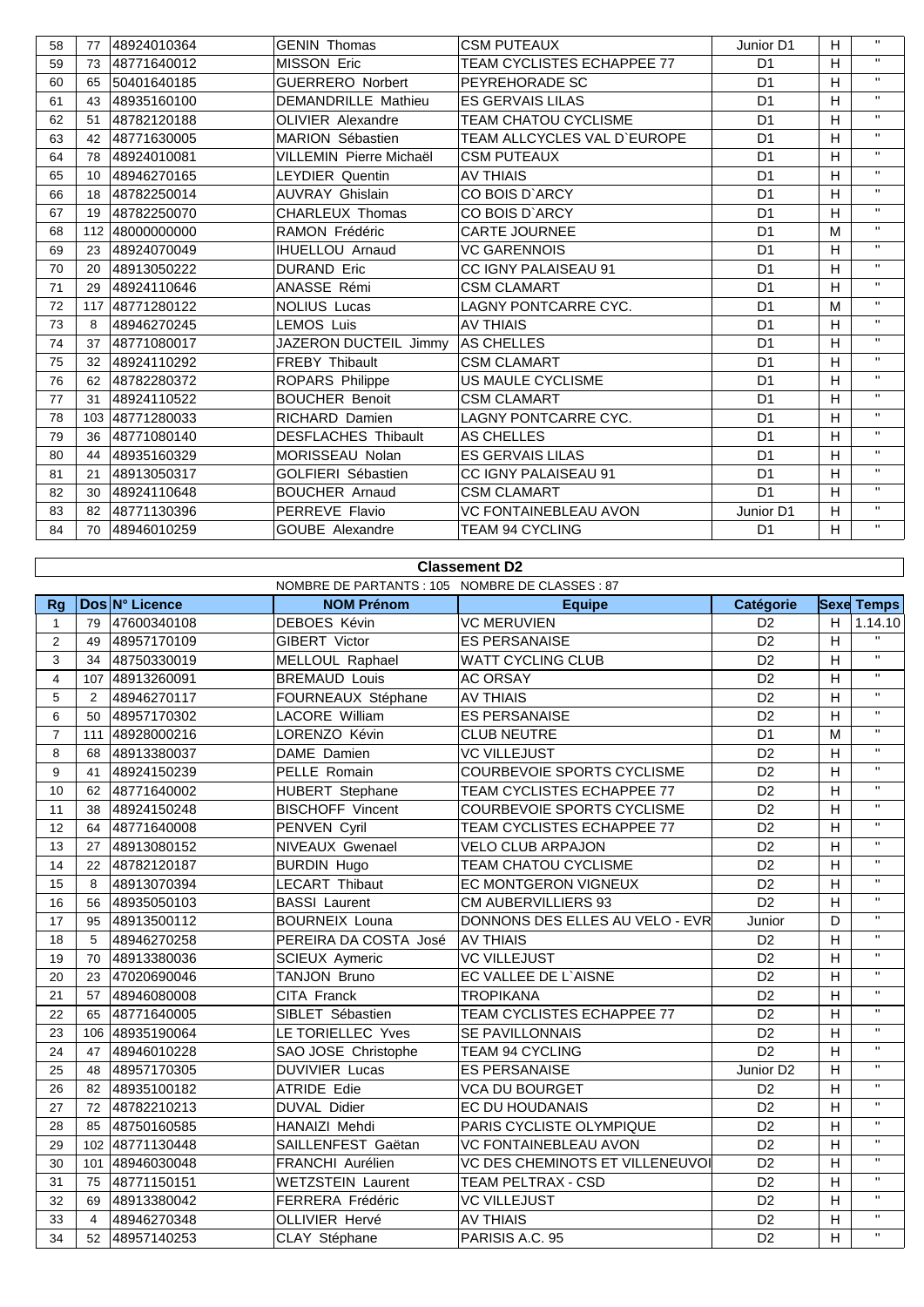| 35       |                | 12 48771040232             | <b>SIMON Clément</b>                   | PEDALE COMBS LA VILLAISE                        | D <sub>2</sub>                   | H              | $\mathbf{H}$                 |
|----------|----------------|----------------------------|----------------------------------------|-------------------------------------------------|----------------------------------|----------------|------------------------------|
| 36       |                | 73 48771150256             | <b>GALVAING Damien</b>                 | <b>TEAM PELTRAX - CSD</b>                       | D <sub>2</sub>                   | H              | $\mathbf{H}$                 |
| 37       |                | 10 48771020241             | LAVENANT Pascal                        | LA PÉDALE FERTOISE EQUIPE CYCLIS                | D <sub>2</sub>                   | H              | $\mathbf{H}$                 |
| 38       |                | 63 48771640020             | <b>MAGALHAES Nicolas</b>               | TEAM CYCLISTES ECHAPPEE 77                      | D <sub>2</sub>                   | H              | $\mathbf{H}$                 |
| 39       | 94             | 46100080438                | <b>GOUPY Tifany</b>                    | <b>U.V.C.A TROYES</b>                           | 2ème Catégorie                   | D              | $\mathbf{u}$                 |
| 40       | 44             | 48957400019                | NOAILLY Raoul                          | TEAM BIKE CYCLISTE SAINT PRIX                   | D <sub>2</sub>                   | H              | $\mathbf{H}$                 |
| 41       | 51             | 48957170322                | PENNEQUIN Laurent                      | <b>ES PERSANAISE</b>                            | D <sub>2</sub>                   | H              | $\mathbf{H}$                 |
| 42       |                | 92 48750160606             | TRANZEAT Yannick                       | PARIS CYCLISTE OLYMPIQUE                        | D <sub>2</sub>                   | H              | $\mathbf{u}$                 |
| 43       |                | 93 48782280456             | QUIQUINE Yohan                         | US MAULE CYCLISME                               | D <sub>2</sub>                   | H              | $\mathbf{H}$                 |
| 44       | $\overline{7}$ | 48935040047                | LEFRANCOIS Guillaume                   | EC NEUILLY PLAISANCE                            | D <sub>2</sub>                   | H              | $\mathbf{H}$                 |
| 45       | 6              | 48935040019                | DELCROIX Sébastien                     | EC NEUILLY PLAISANCE                            | D <sub>2</sub>                   | H              | $\mathbf{u}$                 |
| 46       | 66             | 48924200233                | <b>THEPINIER Matthews</b>              | CSM VILLENEUVE LA GARENNE                       | D <sub>2</sub>                   | H              | $\mathbf{u}$                 |
| 47       |                | 60 48924030108             | <b>CORNILLET David</b>                 | RUEIL A.C.                                      | D <sub>2</sub>                   | H              | $\mathbf{H}$                 |
| 48       |                | 37 48771010514             | <b>DENIVET Michel</b>                  | <b>ESC MEAUX</b>                                | D <sub>2</sub>                   | H              | $\mathbf{u}$                 |
| 49       |                | 113 48957400016            | LOTH Stephane                          | TEAM BIKE CYCLISTE SAINT PRIX                   | D <sub>2</sub>                   | M              | $\mathbf{u}$                 |
| 50       | 46             | 48946150054                | <b>SENEGAS Laurent</b>                 | <b>VC VINCENNES</b>                             | D <sub>2</sub>                   | H              | $\mathbf{H}$                 |
| 51       |                | 31 48750330009             | AMBROSET Victor                        | WATT CYCLING CLUB                               | D <sub>2</sub>                   | H              | $\mathbf{H}$                 |
| 52       | 19             | 48957080417                | LE BRAS Alain                          | ARGENTEUIL VAL DE SEINE 95                      | D <sub>2</sub>                   | H              | $\mathbf{u}$                 |
| 53       |                | 115 48000000000            | CHANLAUD Jean Christophe CARTE JOURNEE |                                                 | D <sub>2</sub>                   | M              | $\mathbf{H}$                 |
| 54       |                | 43 48957400024             | <b>MEUNIER Nicolas</b>                 | TEAM BIKE CYCLISTE SAINT PRIX                   | D <sub>2</sub>                   | H              | $\mathbf{H}$                 |
| 55       | 26             | 48750310001                | PRUDHOMME Alexandre                    | <b>SPRINTEUR CLUB FEMININ</b>                   | D <sub>2</sub>                   | H              | $\mathbf{u}$                 |
| 56       | 11             | 48771040276                | <b>DELLION Alexis</b>                  | PEDALE COMBS LA VILLAISE                        | D <sub>2</sub>                   | H              | $\mathbf{H}$                 |
| 57       |                | 18 48924070091             | LACHOUQUE Hervé                        | <b>VC GARENNOIS</b>                             | D <sub>2</sub>                   | H              | $\mathbf{H}$                 |
| 58       | 74             | 48771150241                | PICH Jean Luc                          | TEAM PELTRAX - CSD                              | D <sub>2</sub>                   | H              | $\mathbf{u}$                 |
| 59       | 45             | 48957400001                | ROUSSEL Laurent                        | TEAM BIKE CYCLISTE SAINT PRIX                   | D <sub>2</sub>                   | H              | $\mathbf{H}$                 |
| 60       |                | 25 48750310048             | <b>CASSIER Claire</b>                  | SPRINTEUR CLUB FEMININ                          | 3ème Catégorie                   | D              | $\mathbf{H}$                 |
| 61       |                | 114 48957140008            | <b>HERNAULT Loïc</b>                   | PARISIS A.C. 95                                 | D <sub>2</sub>                   | M              | $\mathbf{u}$                 |
| 62       | 16             | 44453590037                | <b>JUIGNET Xavier</b>                  | AMICALE DE NEUVILLE                             | D <sub>2</sub>                   | H              | $\mathbf{H}$                 |
| 63       | 9              | 48913070148                | POISSON Emmanuel                       | EC MONTGERON VIGNEUX                            | D <sub>2</sub>                   | H              | $\mathbf{H}$                 |
| 64       | 87             | 48750160541                | L'HENORET Florian                      | PARIS CYCLISTE OLYMPIQUE                        | D <sub>2</sub>                   | H              | $\mathbf{H}$                 |
| 65       | 88             | 48750160842                | MAGNIN Florian                         | PARIS CYCLISTE OLYMPIQUE                        | D <sub>2</sub>                   | H              | $\mathbf{H}$                 |
| 66       |                | 103 48935070472            | LOHYER Stéphane                        | <b>B.C. NOISY LE GRAND</b>                      | D <sub>2</sub>                   | H              | $\mathbf{H}$                 |
| 67       | 24             | 48750310052                | <b>BIGNET Marion</b>                   | SPRINTEUR CLUB FEMININ                          | 3ème Catégorie                   | D              | $\mathbf{H}$                 |
| 68       | 20             | 48771080133                | QUIRICI Yoan                           | AS CHELLES                                      | D <sub>2</sub>                   | H              | $\mathbf{H}$                 |
| 69       |                | 108 48750310036            | <b>GUEGAN LAURA</b>                    | SPRINTEUR CLUB FEMININ                          |                                  | F              | $\mathbf{H}$                 |
| 70       |                | 105 48924090419            | <b>BOUCHET Sébastien</b>               | <b>ANTONY BERNY CYCLISTE</b>                    | D <sub>2</sub>                   | H              | $\mathbf{H}$                 |
| 71       | 21             | 48946160219                | FELD Thomas                            | <b>UC BORDS DE MARNE</b>                        | D <sub>2</sub>                   | H              | $\mathbf{H}$                 |
| 72       |                | 15 41730060454             | <b>HAINGUE</b> Jean Benoit             | CHAMBERY C. COMPETITION                         | D <sub>2</sub>                   | $\overline{H}$ | $\mathbf{H}$ .               |
| 73       | 14             | 41730060622                | GELLAERTS Emilien                      | CHAMBERY C. COMPETITION                         | D <sub>2</sub>                   | H              | $\mathbf{H}$                 |
| 74       | 89             | 48750160534                | MATUSZEWSKI Sébastien                  | PARIS CYCLISTE OLYMPIQUE                        | D <sub>2</sub>                   | H              |                              |
| 75       | 81             | 48771280282                | <b>GENDRON Nicolas</b>                 | LAGNY PONTCARRE CYC.                            | D <sub>2</sub>                   | H              | $\mathbf{H}$                 |
| 76       | 53             | 48935240073                | <b>BLANC Florian</b>                   | <b>CS VILLETANEUSE</b>                          | D <sub>2</sub>                   | H              | $\mathbf{H}$                 |
| 77       | 90             | 48750160812                | PLOMION Léo                            | PARIS CYCLISTE OLYMPIQUE                        | D <sub>2</sub>                   | H              | $\mathbf{H}$                 |
| 78       | 58             | 48946080010                | <b>FAUNE</b> Jean Marc                 | TROPIKANA                                       | D <sub>2</sub>                   | H              | $\mathbf{H}$<br>$\mathbf{H}$ |
| 79       | 30             | 48924110633                | <b>OBOEUF David</b>                    | <b>CSM CLAMART</b>                              | D <sub>2</sub>                   | H              | $\mathbf{H}$                 |
| 80       |                | 110 46080010406            | <b>AMBERT Corentin</b>                 | <b>VCC CHARLEVILLE MEZIERES</b>                 | D <sub>1</sub>                   | M              | $\mathbf{H}$                 |
| 81       | 35             | 48750330020                | NAYAGAM Zoran                          | <b>WATT CYCLING CLUB</b>                        | D <sub>2</sub>                   | H              | $\mathbf{H}$                 |
| 82       |                | 109 48750310053            | POULIZAC Mathieu                       | SPRINTEUR CLUB FEMININ                          | D <sub>2</sub>                   | м              | $\mathbf{H}$                 |
| 83       | 77             | 47591820607                | <b>HURTELOUP Adèle</b>                 | CLUB NEUTRE NORD PAS DE CALAIS                  | Junior                           | D              | $\mathbf{H}$                 |
| 84       | 28             | 48913080119                | TAN Muammer                            | <b>VELO CLUB ARPAJON</b>                        | D <sub>2</sub>                   | H              | $\mathbf{H}$                 |
| 85       | 3              | 48946270161                | FRANCO David                           | AV THIAIS                                       | D <sub>2</sub>                   | H              | $\mathbf{H}$                 |
| 86<br>87 | 76<br>83       | 48782430303<br>48750160800 | LEROUGE Matthieu<br>CHALA RUIZ  Oscar  | EC VERNOUILLET V.T.<br>PARIS CYCLISTE OLYMPIQUE | D <sub>2</sub><br>D <sub>2</sub> | H<br>H         | $\mathbf{H}$                 |
|          |                |                            |                                        | <b>Classement D3</b>                            |                                  |                |                              |
|          |                |                            |                                        |                                                 |                                  |                |                              |

## NOMBRE DE PARTANTS : 76 NOMBRE DE CLASSES : 70

| Ra |     | Dos N° Licence | <b>NOM Prénom</b>           | <b>Equipe</b>                    | <b>Catégorie</b> |    | <b>Sexe Temps</b> |
|----|-----|----------------|-----------------------------|----------------------------------|------------------|----|-------------------|
|    | 43  | 48771140057    | JADAUT Yann                 | <b>JS FERTE GAUCHER</b>          | D <sub>3</sub>   | н  | 1.34.15           |
|    |     | 48946270295    | <b>HATTE Laurent</b>        | <b>AV THIAIS</b>                 | D3               | H. |                   |
| 3  |     | 48771080013    | DELEURME Sébastien          | AS CHELLES                       | D3               | H  | $\mathbf{H}$      |
|    | 30  | 48924150126    | LETOURNEUR Régis            | COURBEVOIE SPORTS CYCLISME       | D <sub>3</sub>   | H. | $\mathbf{H}$      |
| 5  | 72  | 48957070047    | <b>COLIMOT</b> Jean Bernard | <b>AS HERBLAY</b>                | D3               | H  | $\mathbf{H}$      |
| 6  | 32  | 48771630038    | ARROYO Luis                 | TEAM ALLCYCLES VAL D'EUROPE      | D <sub>3</sub>   | H  | $\mathbf{H}$      |
|    | 33  | 48771630031    | LEFORT Christophe           | TEAM ALLCYCLES VAL D'EUROPE      | D <sub>3</sub>   | H  | $\mathbf{H}$      |
| 8  | 65  | 48957170190    | COURTIADE Jean Claude       | <b>ES PERSANAISE</b>             | D <sub>3</sub>   | H  | $\mathbf{H}$      |
| 9  | -37 | 48771020099    | PRUVOST Sébastien           | LA PÉDALE FERTOISE EQUIPE CYCLIS | D <sub>3</sub>   | H  | $\mathbf{H}$      |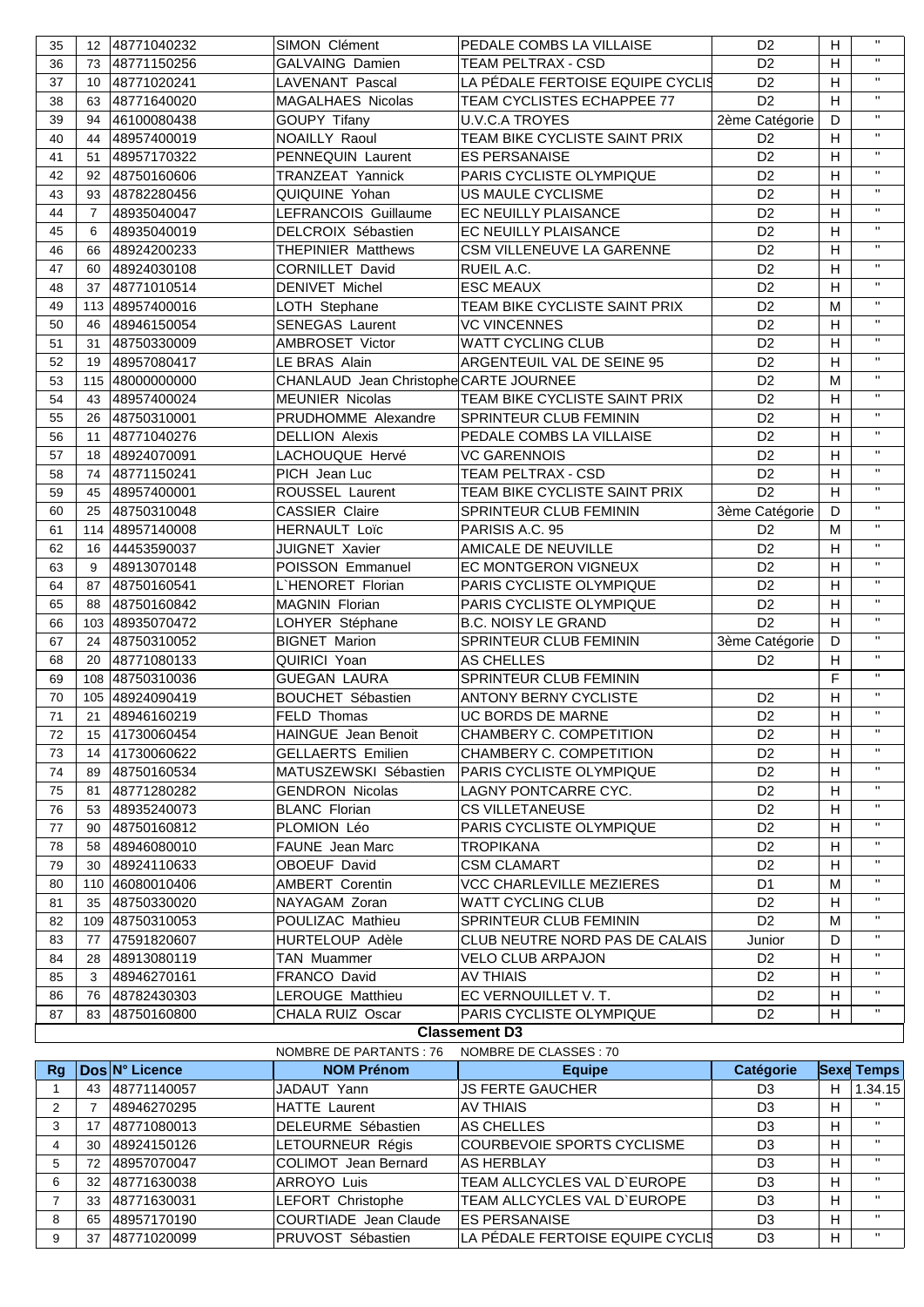| 10             | 23                | 48913070056    | <b>GUILLEMIN Thierry</b>     | EC MONTGERON VIGNEUX             | D <sub>3</sub>   | H | п.                |
|----------------|-------------------|----------------|------------------------------|----------------------------------|------------------|---|-------------------|
| 11             | 79                | 48935190065    | LEMAITRE Laurent             | SE PAVILLONNAIS                  | D <sub>3</sub>   | H | $\mathbf{H}$      |
| 12             | 69                | 48750160727    | PIEDELOUP Fabien             | PARIS CYCLISTE OLYMPIQUE         | D <sub>3</sub>   | H | $\mathbf{H}$      |
| 13             | 46                | 48935130115    | <b>SEGUIN Philippe</b>       | <b>USM GAGNY</b>                 | D <sub>3</sub>   | H | $\mathbf{H}$      |
| 14             | 50                | 48957140074    | <b>GOETZ Didier</b>          | PARISIS A.C. 95                  | D <sub>3</sub>   | H | $\mathbf{H}$      |
| 15             | 14                | 48771080142    | <b>BENICHON Gilles</b>       | AS CHELLES                       | D <sub>3</sub>   | H | $\mathbf{H}$      |
| 16             | 56                | 48924010413    | <b>LHUISSIER Gilbert</b>     | <b>CSM PUTEAUX</b>               | D <sub>3</sub>   | H | $\mathbf{H}$      |
|                |                   |                | <b>DORANGES Elie Patrick</b> | <b>TROPIKANA</b>                 |                  | H | $\mathbf{H}$      |
| 17             | 47                | 48946080009    |                              |                                  | D <sub>3</sub>   |   | $\mathbf{H}$      |
| 18             | 36                | 48771020285    | <b>HORNN</b> Jean Pierre     | LA PÉDALE FERTOISE EQUIPE CYCLIS | D <sub>3</sub>   | H | $\mathbf{H}$      |
| 19             | 75                | 48782280368    | <b>SEGRETAIN Benoit</b>      | US MAULE CYCLISME                | D <sub>3</sub>   | H |                   |
| 20             | 27                | 48935050794    | <b>CHAUBRON Guillaume</b>    | CM AUBERVILLIERS 93              | D <sub>3</sub>   | H | $\mathbf{H}$      |
| 21             | 5                 | 48946270325    | CHANTEUR José                | <b>AV THIAIS</b>                 | D <sub>3</sub>   | H | $\mathbf{H}$      |
| 22             | 51                | 48957140117    | PAYRAT Patrick               | PARISIS A.C. 95                  | D <sub>3</sub>   | H | $\mathbf{H}$      |
| 23             | 8                 | 48946270020    | PERNA Julien                 | <b>AV THIAIS</b>                 | D <sub>3</sub>   | H | $\mathbf{H}$      |
| 24             | 31                | 48946150053    | <b>SENEGAS Jean Claude</b>   | <b>VC VINCENNES</b>              | D <sub>3</sub>   | Н | $\mathbf{H}$      |
| 25             | 58                | 48924200228    | DE SANCTIS Luciano           | CSM VILLENEUVE LA GARENNE        | D <sub>3</sub>   | H | $\mathbf{H}$      |
| 26             | 29                | 48924150002    | <b>ANNE Christophe</b>       | COURBEVOIE SPORTS CYCLISME       | D <sub>3</sub>   | н | $\mathbf{H}$      |
| 27             | 60                | 48957100176    | HITMI Anouar                 | AC VAL D'OISE                    | D <sub>3</sub>   | H | $\mathbf{H}$      |
| 28             | 20                | 48771080005    | <b>TAIEB Franck</b>          | AS CHELLES                       | D <sub>3</sub>   | н | $\mathbf{H}$      |
| 29             | 11                | 48924090464    | MONTANT Jérôme               | <b>ANTONY BERNY CYCLISTE</b>     | D <sub>3</sub>   | H | $\mathbf{H}$      |
|                |                   |                |                              |                                  |                  |   | $\mathbf{H}$      |
| 30             | 45                | 48935130324    | <b>MARTORELL Laurent</b>     | <b>USM GAGNY</b>                 | D <sub>3</sub>   | Н | $\mathbf{H}$      |
| 31             | 67                | 48750160739    | <b>BOUTIN Michel</b>         | PARIS CYCLISTE OLYMPIQUE         | D <sub>3</sub>   | H |                   |
| 32             | 73                | 48924110384    | <b>GAGNEUR Xavier</b>        | <b>CSM CLAMART</b>               | D <sub>3</sub>   | H | $\mathbf{H}$      |
| 33             | 41                | 48935040023    | LEPAGNEZ Henri               | EC NEUILLY PLAISANCE             | D <sub>3</sub>   | H | $\mathbf{H}$      |
| 34             | 55                | 48924010309    | <b>KAROLEWICZ Willy</b>      | <b>CSM PUTEAUX</b>               | D <sub>3</sub>   | H | $\mathbf{H}$      |
| 35             | 38                | 48913080154    | <b>BABULE Eric</b>           | <b>VELO CLUB ARPAJON</b>         | D <sub>3</sub>   | Н | $\mathbf{H}$      |
| 36             | 19                | 48771080019    | SENET Frédéric               | AS CHELLES                       | D <sub>3</sub>   | H | $\mathbf{H}$      |
| 37             | 2                 | 48946270338    | <b>BELLI Dino</b>            | <b>AV THIAIS</b>                 | D <sub>3</sub>   | H | $\mathbf{H}$      |
| 38             | 76                | 48750310051    | FAIVRE Juline                | SPRINTEUR CLUB FEMININ           | D <sub>3</sub>   | D | $\mathbf{H}$      |
| 39             | 77                | 48750310029    | ROCHEFORT Bruno              | SPRINTEUR CLUB FEMININ           | D <sub>3</sub>   | H | $\mathbf{H}$      |
| 40             | 13                | 48946040253    | <b>BILLARD Thierry</b>       | <b>US CRETEIL</b>                | D <sub>3</sub>   | Н | $\mathbf{H}$      |
| 41             | 24                | 48913070158    | <b>LECART Patrice</b>        | EC MONTGERON VIGNEUX             | D <sub>3</sub>   | Н | $\mathbf{H}$      |
| 42             |                   |                |                              | PARIS CYCLISTE OLYMPIQUE         |                  |   | $\mathbf{H}$      |
|                | 70                | 48750160883    | <b>ULCE</b> Jean Louis       | EC MONTGERON VIGNEUX             | D <sub>3</sub>   | H | $\mathbf{H}$      |
| 43             | 21                | 48913070075    | CORTIANA Frédéric            |                                  | D <sub>3</sub>   | Н | $\mathbf{H}$      |
| 44             | 62                | 48913400061    | PRUNIER David                | CMOM TEAM CYCLISTE MORANGIS      | D <sub>3</sub>   | Н | $\mathbf{H}$      |
| 45             | 53                | 48957110023    | <b>GRIMAL Hervé</b>          | US EZANVILLE ECOUEN              | D <sub>3</sub>   | H | $\mathbf{H}$      |
| 46             | 25                | 48913070386    | VANVYNCKT Michel             | EC MONTGERON VIGNEUX             | D <sub>3</sub>   | H | $\mathbf{H}$      |
| 47             |                   | 42 48924030008 | <b>BULTIEAU</b> Jean Pierre  | RUEIL A.C.                       | D <sub>3</sub>   | H |                   |
| 48             | 39                | 48913080123    | DOLLIN Henri                 | <b>VELO CLUB ARPAJON</b>         | D <sub>3</sub>   | H | $\mathbf{H}$      |
| 49             | 26                | 48935050801    | <b>CATHERINE Michel</b>      | <b>CM AUBERVILLIERS 93</b>       | D <sub>3</sub>   | H | $\mathbf{H}$      |
| 50             | 40                | 48935330199    | DUPOUY Daniel                | <b>ES STAINS-CYCLISME</b>        | D <sub>3</sub>   | H | $\mathbf{H}$      |
| 51             | 57                | 48924010430    | THOREAU Bertrand             | <b>CSM PUTEAUX</b>               | D <sub>3</sub>   | H | $\mathbf{H}$      |
| 52             | 48                | 48946080024    | DORANGES Omer Jacky          | <b>TROPIKANA</b>                 | D <sub>3</sub>   | H | $\mathbf{H}$      |
| 53             | 28                | 48935050783    | <b>PASQUIER Olivier</b>      | <b>CM AUBERVILLIERS 93</b>       | D <sub>3</sub>   | H | $\mathbf{H}$      |
| 54             | 9                 | 48946270278    | VASSEUR Benjamin             | <b>AV THIAIS</b>                 | D <sub>3</sub>   | Н | $\mathbf{H}$      |
| 55             | 3                 | 48946270356    | <b>BOUVIALE Laurent</b>      | <b>AV THIAIS</b>                 | D <sub>3</sub>   | Н | $\mathbf{H}$      |
| 56             | 6                 | 48946270067    | <b>GRIMBERT François</b>     | <b>AV THIAIS</b>                 | D <sub>3</sub>   | Н | $\mathbf{H}$      |
| 57             | 18                | 48771080009    | OILLIC Erwan                 | AS CHELLES                       | D <sub>3</sub>   | Н | $\mathbf{H}$      |
| 58             | 22                | 48913070207    | FARDEAU Frédéric             | EC MONTGERON VIGNEUX             | D <sub>3</sub>   | Н | $\mathbf{H}$      |
| 59             | 35                | 48771020245    | DOUCET Michel                | LA PÉDALE FERTOISE EQUIPE CYCLIS | D <sub>3</sub>   | H | $\mathbf{H}$      |
| 60             | 81                | 48935130192    | <b>GAULTIER Laurent</b>      | <b>USM GAGNY</b>                 | D <sub>3</sub>   | м | $\mathbf{H}$      |
| 61             | 52                | 48957110014    | <b>BENNOIN Luc</b>           | US EZANVILLE ECOUEN              | D <sub>3</sub>   | H | $\mathbf{H}$      |
| 62             | 49                | 48946080019    | ZONZON Thedy                 | <b>TROPIKANA</b>                 | D <sub>3</sub>   | H | $\mathbf{H}$      |
| 63             | 44                | 48935130328    | JAMBON Pascal                | <b>USM GAGNY</b>                 | D <sub>3</sub>   | H | $\mathbf{H}$      |
| 64             | 54                | 48957110228    | HENRIO Stéphane              | US EZANVILLE ECOUEN              | D <sub>3</sub>   | H | $\mathbf{H}$      |
| 65             | 34                | 48771630010    | ROUSSELIN Fabien             | TEAM ALLCYCLES VAL D'EUROPE      | D <sub>3</sub>   | H | $\mathbf{H}$      |
| 66             | 61                | 48913400060    | CORDIN Sébastien             | CMOM TEAM CYCLISTE MORANGIS      | D <sub>3</sub>   | Н | $\mathbf{H}$      |
| 67             | 78                | 48935190058    | GAVELLE Michel               | SE PAVILLONNAIS                  | D <sub>3</sub>   | Н | $\mathbf{H}$      |
| 68             | 15                | 48771080135    | <b>BERTHIER Bastien</b>      | AS CHELLES                       | D <sub>3</sub>   | Н | $\mathbf{H}$      |
| 69             | $12 \overline{ }$ | 48924090354    | VANDEWEGHE Loïc              | <b>ANTONY BERNY CYCLISTE</b>     | D <sub>3</sub>   | Н | $\mathbf{H}$      |
| 70             | 59                | 49270140047    | <b>PINARD Guillaume</b>      | <b>VC VERNON</b>                 | D <sub>3</sub>   | Н | $\mathbf{H}$      |
|                |                   |                |                              | <b>Classement D4</b>             |                  |   |                   |
|                |                   |                | NOMBRE DE PARTANTS: 87       | NOMBRE DE CLASSES : 79           |                  |   |                   |
| <b>Rg</b>      |                   | Dos N° Licence | <b>NOM Prénom</b>            | <b>Equipe</b>                    | <b>Catégorie</b> |   | <b>Sexe Temps</b> |
| 1              |                   | 48 49270140015 | GANDEBOEUF Christian         | <b>VC VERNON</b>                 | D4               | H | 1.23.48           |
| $\overline{2}$ |                   | 92 48782160135 | <b>PVAI N Patrick</b>        | EC VELIZY 78                     | D <sub>4</sub>   | M | $\mathbf{H}$      |
|                |                   |                |                              |                                  |                  |   |                   |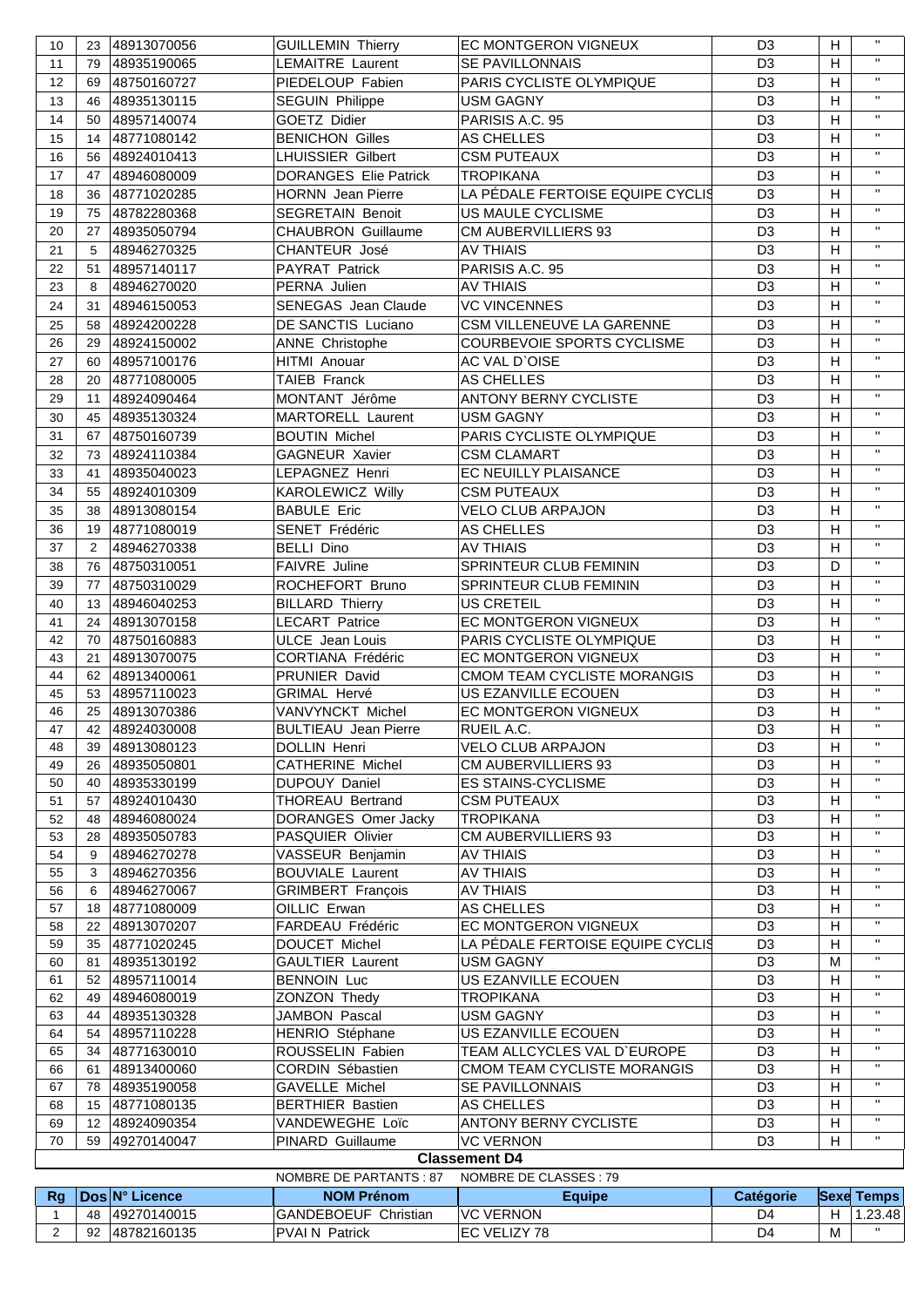| 3              | 5              | 48935040157 | <b>BLANCO Angelo</b>                     | EC NEUILLY PLAISANCE             | D <sub>4</sub>        | H                         | $\mathbf{H}$ |
|----------------|----------------|-------------|------------------------------------------|----------------------------------|-----------------------|---------------------------|--------------|
| $\overline{4}$ | 6              | 48935040095 | DESESQUELLE William                      | EC NEUILLY PLAISANCE             | D <sub>4</sub>        | H                         | $\mathbf{H}$ |
| 5              | 11             | 48935040142 | MAGDO Alain                              | EC NEUILLY PLAISANCE             | D <sub>4</sub>        | H                         | $\mathbf{H}$ |
| 6              | 28             | 48935050792 | BENAINOUS Jean Yann                      | <b>CM AUBERVILLIERS 93</b>       | D <sub>4</sub>        | $\mathsf H$               | $\mathbf{H}$ |
| $\overline{7}$ | 50             | 48913400003 | RAMOS Eric                               | CMOM TEAM CYCLISTE MORANGIS      | Inisateur Critérium   | $\mathsf H$               | $\mathbf{H}$ |
| 8              | 90             | 48948000090 | HALKO Pascal                             |                                  | D <sub>4</sub>        | M                         | $\mathbf{H}$ |
| 9              | 20             | 48924090259 | <b>DURIEUX Yves</b>                      | <b>ANTONY BERNY CYCLISTE</b>     | D <sub>4</sub>        | H                         | $\mathbf{H}$ |
| 10             | 82             | 48957130040 | <b>VOYER Laurent</b>                     | A. SOISY ENGHIEN LA BARRE        | D <sub>4</sub>        | H                         | $\mathbf{H}$ |
|                |                |             |                                          |                                  | D <sub>4</sub>        | H                         | $\mathbf{H}$ |
| 11             | 19             | 48935130059 | LEBOUCQ Bernard                          | <b>USM GAGNY</b>                 |                       |                           | $\mathbf{H}$ |
| 12             | 94             | 48918000022 | WESELAQUI Daniel                         |                                  | D <sub>4</sub>        | M                         |              |
| 13             | 14             | 48946010078 | PRUDENT Farrah                           | TEAM 94 CYCLING                  | Junior D <sub>2</sub> | D                         | $\mathbf{H}$ |
| 14             | 43             | 48913390037 | MILLERET Laurent                         | EC MORSANG SUR ORGE              | D <sub>4</sub>        | H                         | $\mathbf{H}$ |
| 15             | 23             | 48946160225 | THIBAULT Frédéric                        | UC BORDS DE MARNE                | D <sub>4</sub>        | H                         | $\mathbf{H}$ |
| 16             | 91             | 48913130053 | LETAILLEUR Lionel                        | AVENIR CYCLISTE DE LARDY         | D <sub>4</sub>        | M                         | $\mathbf{H}$ |
| 17             | 47             | 49270140149 | DA COSTA Hilario                         | <b>VC VERNON</b>                 | D <sub>4</sub>        | $\mathsf H$               | $\mathbf{u}$ |
| 18             | 72             | 48750330002 | REYER Fanny                              | <b>WATT CYCLING CLUB</b>         | D <sub>2</sub>        | D                         | $\mathbf{H}$ |
| 19             | 36             | 48957400022 | CASTEL Jacques                           | TEAM BIKE CYCLISTE SAINT PRIX    | D <sub>4</sub>        | H                         | $\mathbf{H}$ |
| 20             | 75             | 48771190041 | <b>BORROZ</b> Jean Louis                 | <b>CC COULOMMIERS</b>            | D <sub>4</sub>        | $\mathsf H$               | $\mathbf{H}$ |
|                |                |             |                                          |                                  | D <sub>4</sub>        |                           | $\mathbf{H}$ |
| 21             | 12             | 48935040141 | RICHARD Jean Luc                         | EC NEUILLY PLAISANCE             |                       | H                         | $\mathbf{H}$ |
| 22             | 88             | 63970200112 | <b>COUTURIER Julia</b>                   | TEAM 94 CYCLING                  | Junior                | F                         |              |
| 23             | 33             | 48924150036 | <b>ALLIROL Didier</b>                    | COURBEVOIE SPORTS CYCLISME       | D <sub>4</sub>        | н                         | $\mathbf{H}$ |
| 24             | 35             | 48924150009 | MUSELET Christian                        | COURBEVOIE SPORTS CYCLISME       | D <sub>4</sub>        | H                         | $\mathbf{H}$ |
| 25             | 21             | 48924090463 | <b>LEGUAY Christophe</b>                 | <b>ANTONY BERNY CYCLISTE</b>     | D <sub>4</sub>        | H                         | $\mathbf{H}$ |
| 26             | 44             | 48957140138 | <b>HERISSON</b> Jean Marie               | PARISIS A.C. 95                  | D <sub>4</sub>        | H                         | $\mathbf{H}$ |
| 27             | 56             | 48935240040 | <b>BLANC Thierry</b>                     | <b>CS VILLETANEUSE</b>           | D <sub>4</sub>        | H                         | $\mathbf{H}$ |
| 28             | 95             | 48000000000 | <b>BROUZE Frédéric</b>                   | <b>CARTE JOURNEE</b>             | D <sub>4</sub>        | M                         | $\mathbf{H}$ |
| 29             | 17             | 48924010223 | PAUTRAT Francis                          | <b>CSM PUTEAUX</b>               | D <sub>4</sub>        | H                         | $\mathbf{H}$ |
| 30             | 42             | 48771080126 | DA COSTA Fernando                        | AS CHELLES                       | D <sub>4</sub>        | $\mathsf H$               | $\mathbf{H}$ |
|                |                |             |                                          |                                  |                       |                           | $\mathbf{H}$ |
| 31             | 24             | 48913070008 | FIEVET Christian                         | EC MONTGERON VIGNEUX             | D <sub>4</sub>        | $\mathsf H$               | $\mathbf{H}$ |
| 32             | 78             | 48957130305 | <b>BLAZUTTI Dominique</b>                | A. SOISY ENGHIEN LA BARRE        | D <sub>4</sub>        | $\mathsf H$               |              |
| 33             | $\mathbf{1}$   | 48946270343 | CHEYRIE Laurent                          | <b>AV THIAIS</b>                 | D <sub>4</sub>        | H                         | $\mathbf{H}$ |
| 34             | 80             | 48957130045 | DAVENEAU Patrice                         | A. SOISY ENGHIEN LA BARRE        | D <sub>4</sub>        | Н                         | $\mathbf{H}$ |
| 35             | 65             | 48771630032 | TEIXEIRA Joao Paulo                      | TEAM ALLCYCLES VAL D'EUROPE      | D <sub>4</sub>        | H                         | $\mathbf{H}$ |
| 36             | 51             | 48782280162 | <b>HEROIN Cédric</b>                     | US MAULE CYCLISME                | D <sub>4</sub>        | $\mathsf H$               | $\mathbf{H}$ |
| 37             | 74             | 48771280371 | <b>LESGENT</b> Jean Philippe             | LAGNY PONTCARRE CYC.             | D <sub>4</sub>        | H                         | $\mathbf{H}$ |
| 38             | 40             | 48913050323 | VOLANTE Frédéric                         | CC IGNY PALAISEAU 91             | D <sub>4</sub>        | $\mathsf H$               | $\mathbf{H}$ |
| 39             | 70             | 48750330017 | LOUETTE Noemie                           | WATT CYCLING CLUB                | D <sub>3</sub>        | D                         | $\mathbf{H}$ |
| 40             | 71             | 48750330028 | POIZOT Laura                             | <b>WATT CYCLING CLUB</b>         | D <sub>3</sub>        | D                         | $\mathbf{H}$ |
|                |                |             | <b>VESANES</b> Jean                      |                                  | D <sub>4</sub>        | M                         | $\mathbf{u}$ |
| 41             | 93             | 48946280008 |                                          | TOUPIE CYCLING CONCEPT           |                       |                           | $\mathbf{H}$ |
| 42             | 22             | 48935230006 | DEWILDE Philippe                         | <b>EC NOISEENNE</b>              | D <sub>4</sub>        | H                         | $\mathbf{H}$ |
| 43             | 39             | 48913050296 | <b>MAREC François</b>                    | CC IGNY PALAISEAU 91             | D <sub>4</sub>        | H                         |              |
| 44             | 87             | 48935190025 | <b>GUINEBERT</b> Jean Pierre             | SE PAVILLONNAIS                  | D <sub>4</sub>        | $\mathsf H$               | $\mathbf{H}$ |
| 45             | 18             | 48924010066 | PLAZA Olivier                            | <b>CSM PUTEAUX</b>               | D <sub>4</sub>        | $\mathsf H$               | $\mathbf{H}$ |
| 46             | 29             | 48935050691 | <b>DANTON</b> Jean Claude                | <b>CM AUBERVILLIERS 93</b>       | D <sub>4</sub>        | н                         | $\mathbf{H}$ |
| 47             | 8              | 48935040048 | LEFRANCOIS Alain                         | EC NEUILLY PLAISANCE             | D <sub>4</sub>        | Н                         | $\mathbf{H}$ |
| 48             | 76             | 48771190141 | LE STRAT Bruno                           | <b>CC COULOMMIERS</b>            | D <sub>4</sub>        | н                         | $\mathbf{H}$ |
| 49             | 53             | 48782280363 | LEMAIRE Frédéric                         | US MAULE CYCLISME                | D <sub>4</sub>        | H                         | $\mathbf{H}$ |
| 50             | $\overline{2}$ | 48946270046 | GONCALVES DA CRUZ Carl AV THIAIS         |                                  | D <sub>4</sub>        | Н                         | $\mathbf{H}$ |
| 51             | 41             | 48946040399 | <b>BRIAT Michel</b>                      | <b>US CRETEIL</b>                | D <sub>4</sub>        | Н                         | $\mathbf{H}$ |
|                |                | 48957130058 | <b>CONTAMINE Claude</b>                  | A. SOISY ENGHIEN LA BARRE        | D <sub>4</sub>        | Н                         | $\mathbf{H}$ |
| 52             | 79             |             |                                          |                                  |                       |                           | $\mathbf{H}$ |
| 53             | 55             | 48771020342 | <b>TESSIER Philippe</b>                  | LA PÉDALE FERTOISE EQUIPE CYCLIS | D <sub>4</sub>        | H                         | $\mathbf{H}$ |
| 54             | 10             | 48935040046 | LESCARCELLE Pierre                       | EC NEUILLY PLAISANCE             | D <sub>4</sub>        | H                         |              |
| 55             | 32             | 48935330209 | DUTEAU Sébastien                         | <b>ES STAINS-CYCLISME</b>        | D <sub>4</sub>        | H                         | $\mathbf{H}$ |
| 56             | 84             | 48771040250 | LIBRE David                              | PEDALE COMBS LA VILLAISE         | D <sub>4</sub>        | H                         | $\mathbf{H}$ |
| 57             | 31             | 48935330049 | <b>DUTEAU Gilles</b>                     | ES STAINS-CYCLISME               | D <sub>4</sub>        | H                         | $\mathbf{H}$ |
| 58             | 63             | 48771630036 | <b>BOUYER Jacques</b>                    | TEAM ALLCYCLES VAL D'EUROPE      | D <sub>4</sub>        | $\boldsymbol{\mathsf{H}}$ | $\mathbf{H}$ |
| 59             | 49             | 48771240016 | PICARDAT Philippe                        | VC SAINT-MAMMES                  | D <sub>4</sub>        | Н                         | $\mathbf{H}$ |
| 60             | 34             | 48924150030 | GOAPPER René                             | COURBEVOIE SPORTS CYCLISME       | D <sub>4</sub>        | H                         | $\mathbf{H}$ |
| 61             | 54             | 48771020282 | LEJEUNE Alain                            | LA PÉDALE FERTOISE EQUIPE CYCLIS | D <sub>4</sub>        | H                         | $\mathbf{H}$ |
| 62             | 13             | 48946010038 | <b>GUICHERON Arry</b>                    | TEAM 94 CYCLING                  | D <sub>4</sub>        | H                         | $\mathbf{H}$ |
| 63             | 38             | 48913220059 | MILLERO Jean Marc                        | US RIS ORANGIS                   | D <sub>4</sub>        | H                         | $\mathbf{H}$ |
| 64             |                |             |                                          |                                  | D <sub>4</sub>        | H                         | $\mathbf{H}$ |
|                | 62             | 48771130316 | <b>MEUNIER Thierry</b>                   | VC FONTAINEBLEAU AVON            |                       |                           | $\mathbf{H}$ |
| 65             | 85             | 48935100249 | CREUSILLET Stéphane                      | <b>VCA DU BOURGET</b>            | D <sub>4</sub>        | H                         | $\mathbf{H}$ |
| 66             | 67             | 48750330010 | <b>BERNARD Mathilde</b>                  | WATT CYCLING CLUB                | D <sub>3</sub>        | D                         |              |
| 67             | 45             | 48782160131 | <b>GIROU Philippe</b>                    | EC VELIZY 78                     | D <sub>4</sub>        | H                         | $\mathbf{H}$ |
| 68             | 37             | 48913220036 | <b>BARTAU Didier</b>                     | <b>US RIS ORANGIS</b>            | D <sub>4</sub>        | $\mathsf H$               | $\mathbf{H}$ |
| 69             | 59             | 48957110024 | <b>HAUET</b> Jean Pierre                 | US EZANVILLE ECOUEN              | D <sub>4</sub>        | $\boldsymbol{\mathsf{H}}$ | $\mathbf{H}$ |
| 70             | 83             | 48913010171 | WOLFERSBERGER Arnaud VC SAVIGNY SUR ORGE |                                  | D <sub>4</sub>        | H                         | $\mathbf{u}$ |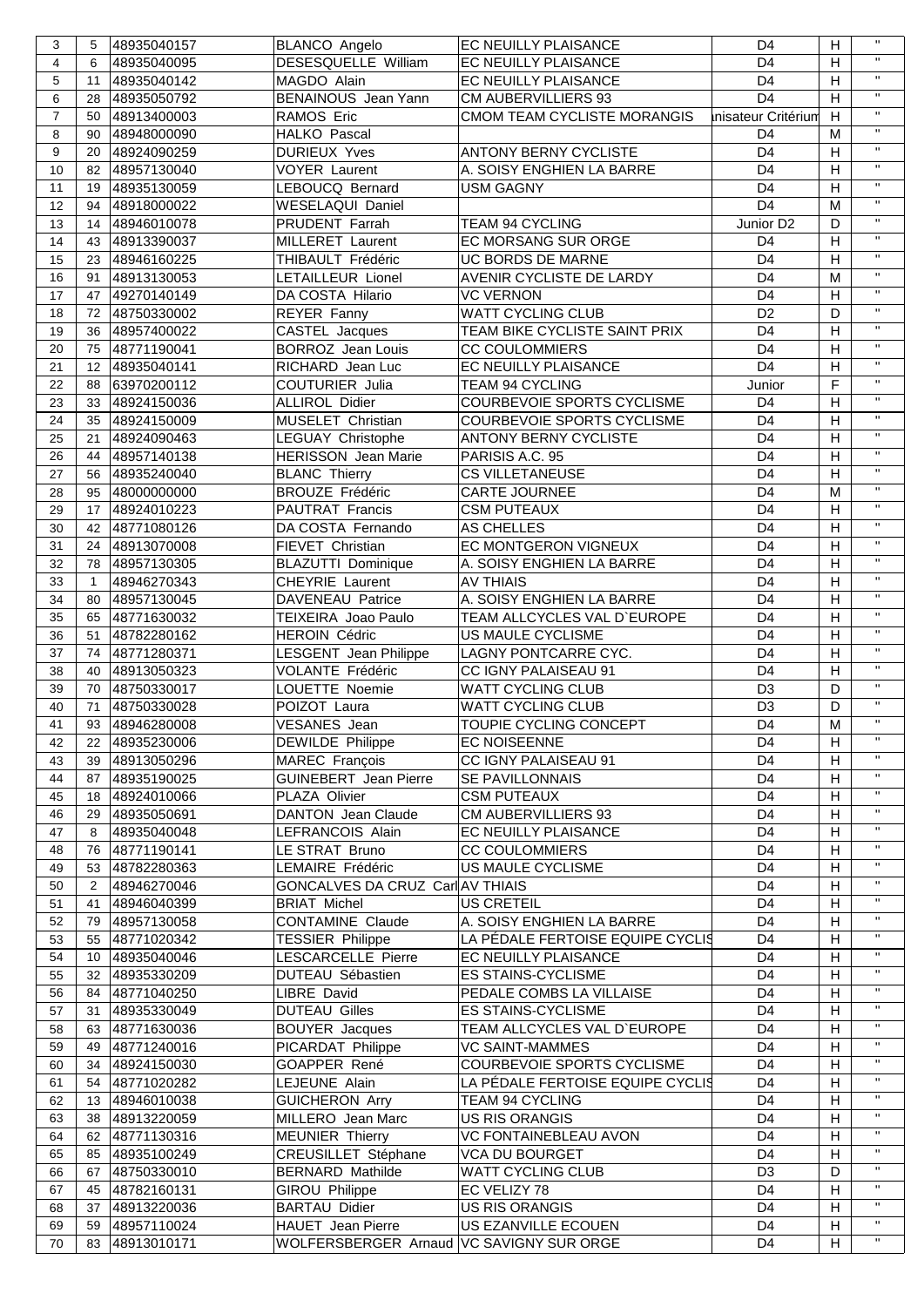| 71 | 16 | 48924010405 | KICHENIN Edouard        | ICSM PUTEAUX                    | D4 | н | .            |
|----|----|-------------|-------------------------|---------------------------------|----|---|--------------|
| 72 | 64 | 48771630039 | <b>DUBUSSET Alain</b>   | TEAM ALLCYCLES VAL D'EUROPE     | D4 | н | $\mathbf{u}$ |
| 73 |    | 48750160683 | <b>DUBREUIL Jacques</b> | <b>PARIS CYCLISTE OLYMPIQUE</b> | D4 | н | $\mathbf{u}$ |
| 74 |    | 48935040070 | LE FUR Claude           | EC NEUILLY PLAISANCE            | D4 | н |              |
| 75 | 89 | 48750160854 | GABORIAU Margaux        | <b>PARIS CYCLISTE OLYMPIQUE</b> | D3 |   | .            |
| 76 | 66 | 48771150223 | GAULT Stéphane          | <b>TEAM PELTRAX - CSD</b>       | D4 | н | $\mathbf{u}$ |
| 77 | 69 | 48750330024 | <b>HEBINGER Anaïs</b>   | <b>WATT CYCLING CLUB</b>        | D3 | D |              |
| 78 | 30 | 48935050125 | GIROUX André            | CM AUBERVILLIERS 93             | D4 | н | .            |
| 79 | 26 | 48913070407 | <b>GAUNON Victorine</b> | <b>EC MONTGERON VIGNEUX</b>     | D3 | D | $\mathbf{u}$ |